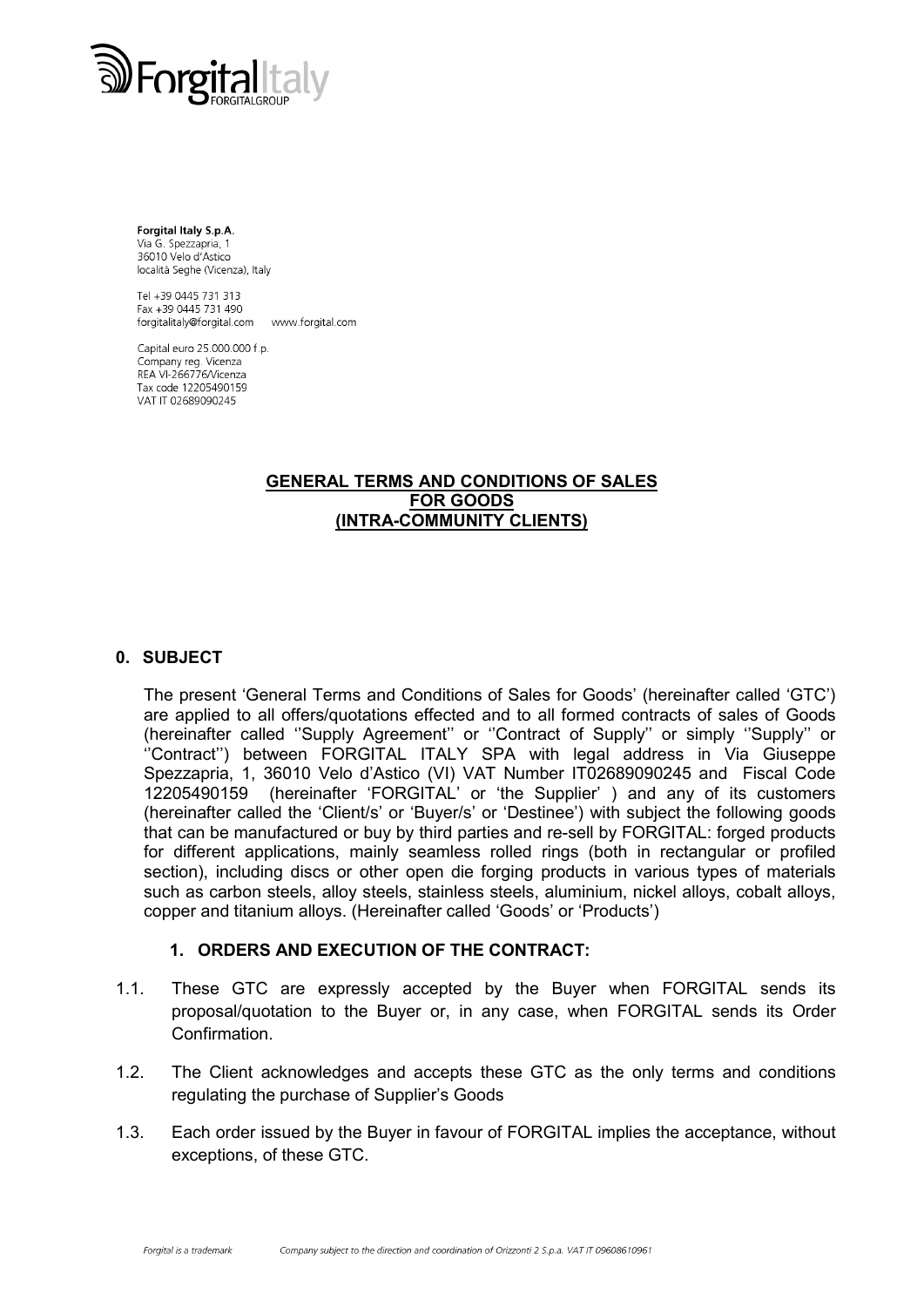

- 1.4. In no case any general condition of purchase in any manner inserted, mentioned, quoted in the Client's correspondence and forms shall be considered as applicable in the supply of FORGITAL's Products
- 1.5. Save a shorter validity is expressly indicated in FORGITAL's documents, Proposal/quotation is valid and effective only if the complete and definitive negotiation is performed or Purchase Order is sent by the Buyer to the Supplier within 3 (three) days from the date of proposal/quotation. The shipment date/s shall be fixed only in Order Confirmation sent by Supplier to Buyer.
- 1.6. It is understood that the Client is solely and fully liable for the choice of the technical specifications/characteristics and shall keep FORGITAL harmless from any claim that any third party may raise in connection to wrong, mistaken, improper specifications. In no case the Supplier may be held liable or responsible for any verbal or written comment or suggestion given in relation to the technical specifications, unless such activity is expressly agreed in writing as part of a collateral consultancy agreement.
- 1.7. The Contract of Supply is considered formed only after FORGITAL sent the Order Confirmation to Client.

### 2. PRICES

- 2.1. Prices and currencies are those indicated in Order Confirmation. Unless otherwise stipulated, the prices of the Goods neither include the VAT (Value Added Tax) amount nor other taxes, duties etc related with the Goods (hereinafter called as 'Taxes'). Amount of Taxes in relation with the supply of the Goods shall be at the Buyer's expense and shall be invoiced by FORGITAL to the Buyer in the commercial invoice or through a separate invoice.
- 2.2. Furthermore, the Buyer shall provide all necessary documents and shall support Supplier with all necessary activities to demonstrate the Intra European Union destination of the Supply of the Goods within the time schedule provided by Italian/European Union Competent Authorities. Should the Buyer fail to provide the Seller with any of necessary documents or to support the Seller in proper way, then the Buyer shall be liable to indemnify the Seller for all the costs due to the drawback of VAT and probable penalties/sanctions applied by Italian/European Union Fiscal Authorities.
- 2.3. If FORGITAL grants a discount, it shall be applicable only for the specific Supply for which the discount has been granted and mentioned on the Order Confirmation.

# 3. TERMS, DELIVERY AND EXECUTION OF FORGITAL'S OBLIGATIONS

3.1. The delivery date indicated on Order Confirmation is only estimated and not essential. In any case, 30 (thirty) working days of grace period shall be applicable on delivery date indicated by FORGITAL.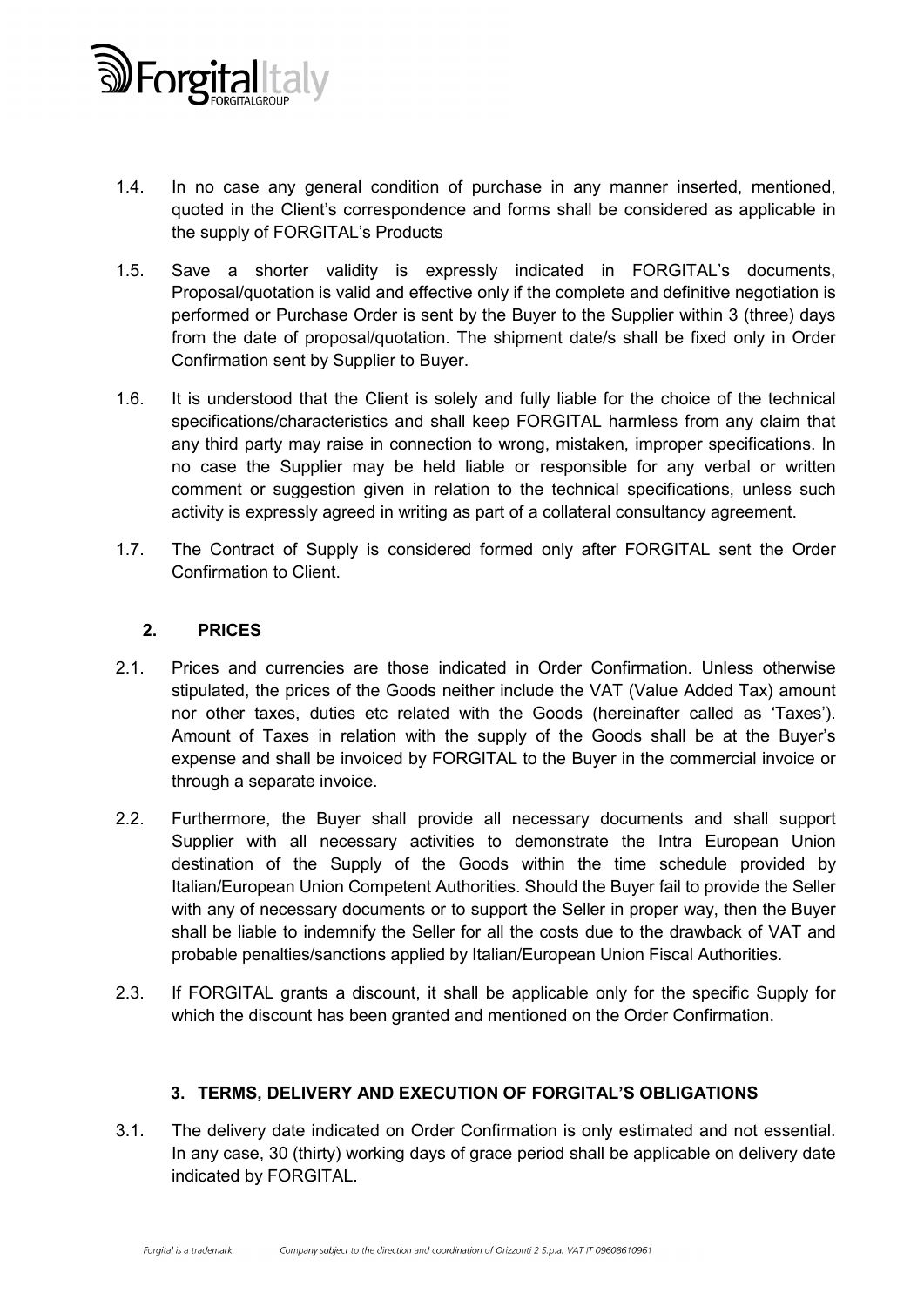

- 3.2. In case of delay in the delivery of the Goods, Supplier shall not be liable for any loss or damage of any kind whatsoever directly or indirectly caused by any delay in the delivery of the Goods or completion of the Supply. Moreover, in no event the Supply regulated by these GTC shall be automatically terminated in case of late deliveries, nor shall the Client be entitled to terminate the Contract of Supply in case of late deliveries.
- 3.3. No penalties or liquidated damages shall be applicable by the Client to FORGITAL in case of late delivery of the Goods.
- 3.4. The events which can prevent or delay the supply are, by the way of an example, strikes, insurrections, wars, locks-out, earthquakes, fires, flooding, pandemic, atmospheric events, imports embargoes, delays in deliveries by the suppliers of FORGITAL, limitations of supply of energy, unexpected breakage of a machinery or of an equipment, limitations on traffic circulations are expressly recognized by the Buyer as force majeure events or, in any case, events for which FORGITAL shall not be considered responsible in case of delay in the deliveries .
- 3.5. Prices offered are intended ex works FORGITAL's warehouse in Velo d'Astico (VI) Italy as per updated Incoterms .
- 3.6. In case of delay in the collection of the Goods ready for shipment, the Client shall bear all the expenses concerning the occupation of FORGITAL's warehouses and yards. It being understood that the risks of damage, deterioration and/or theft of the Products shall be borne by the Client from the date of delivery indicated in Order Confirmation.
- 3.7. Packaging is not included in quotation. Should Client require a packaging during the negotiation phases, it shall be quoted separately.

### 4. CANCELLATION OR CHANGING OF THE ORDER

4.1. The Buyer shall not have the right to cancel or require a change of all or any part of the Purchase Order unless agreed in writing by FORGITAL.

### 5. WARRANTY

- 5.1. Whereas Buyer will have the right to assert its warranty claiming only if FORGITAL has already received the full payment of the Goods for which it requires the warranty, FORGITAL warrants that the Products are in compliance with Order Confirmation technical characteristics. FORGITAL, anyhow, does not warrant that Products shall be 'fit for purposes' or of 'merchantability quality' or similar concepts.
- 5.2. In case Supplier should provide a trial sample or a prototype, FORGITAL' undertaking shall be solely that the Products shall be in compliance with the characteristics of trail sample. In any case the Client shall not be entitled to refuse the Products or require modifications thereof, should the inconsistencies with the mentioned characteristics be trivial and/or fall within the normal and/or agreed tolerances and limits.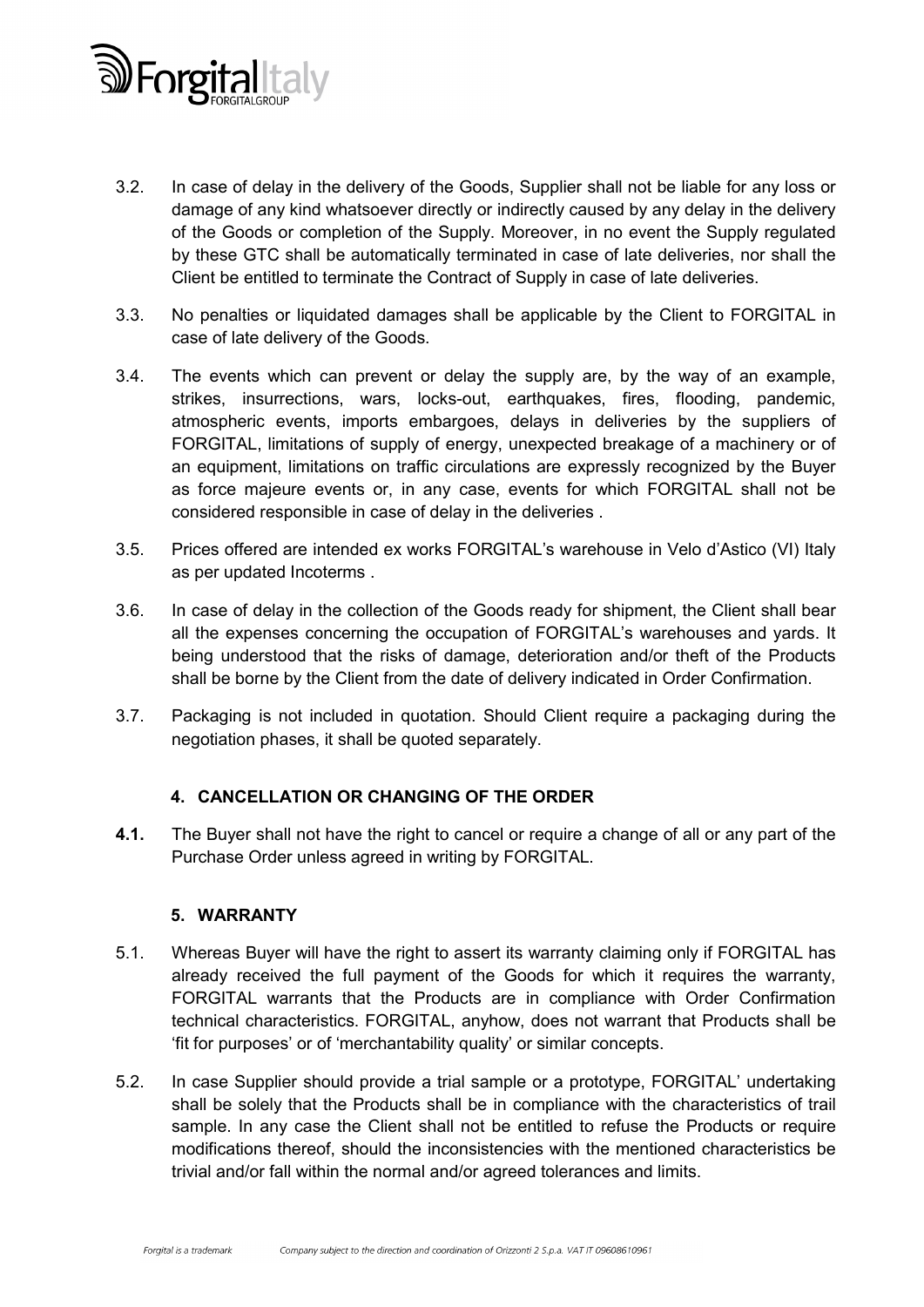

- 5.3. The warranty period is of 12 (twelve) months from the relevant delivery date of the Goods.
- 5.4. The warranty may be claimed by the Client only, whilst the Client's assignees or other third parties shall not have any direct claim against FORGITAL
- 5.5. In any case the warranty shall not applied to those machineries, equipment, plants in which the Goods are used or installed and the Client expressly waives to claim any damage, loss, cost and/or for injury or death of personnel assigned to the use of such machineries, equipment, plants which could, directly/indirectly, arise
- 5.6. The warranty shall not apply in case of defects, damages or failure of the Goods resulting as a consequence of and/or from:
	- 5.6.1. improper storage, maintenance, use, application;

5.6.2. damages caused by accident, fire or other casualty or negligence not ascribable to FORGITAL;

5.6.3. failures resulting from unauthorised modifications or alterations of the Products;

5.6.4. any damage, loss or consequence deriving from defects or non compliance of the Products caused by failure, deficiencies and/or mistakes in the information or technical specifications supplied by the Client;

5.6.5. any other cause, not ascribable to FORGITAL's negligence

5.7. The Client forfeits from warranty if he should not provide to suspend immediately the use of the Goods in case of discovery of a non-conformity or of a defect on the Goods.

5.8. During the warranty period, FORGITAL shall repair or replace, at its own discretion, free of charges the Products found not in compliance. If required by the Supplier, the Goods to be repaired or replaced should be returned, at the Client's costs, to FORGITAL's premises.

5.9.The Client shall, sub poena of forfeiture of the warranty, notify in writing by email with Supplier's confirmation of such communication or by registered letter with return receipt, any non compliance or discovered defects, within and no later than 14 (fourteen) days from the date of receiving of the Goods. In case of hidden defects within and no later than 8 (eight) days from the date of relevant discovery. The burden of proving the date of receiving or of the relevant discovery lies with the Client. In no case claims for non-compliance or for defects shall be accepted if received by FORGITAL after 12 (twelve) months from the date of delivery of the relevant Products.

5.10. Any further express or implied warranty of fitness or merchantability as well as any reimbursement of costs or other obligations or liability either direct or by the way of redress including those for direct, indirect, incidental or consequential damages are, to the extent permitted by law, expressly excluded and waived.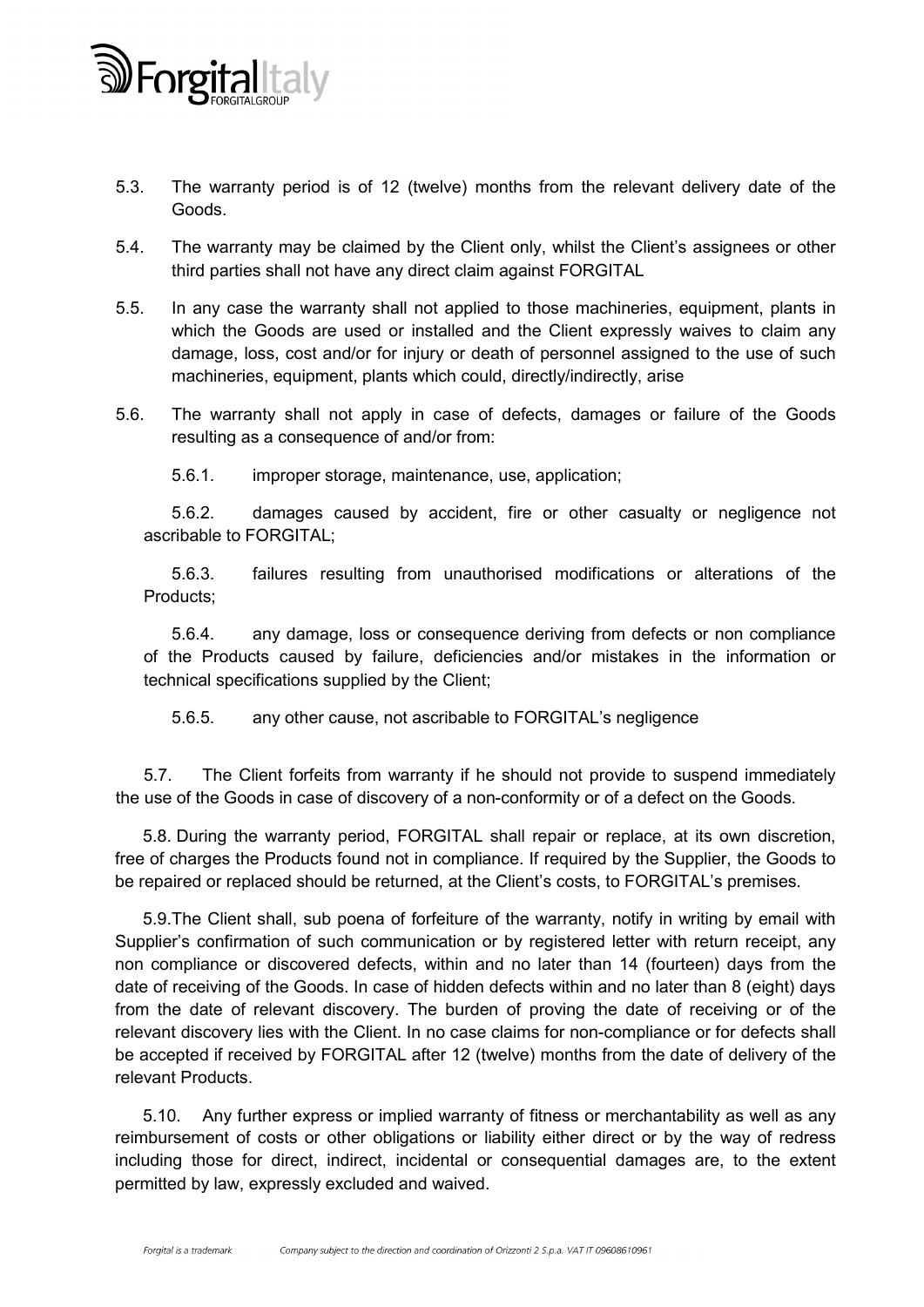

# 6. LIMITATION OF RESPONSIBILITY

6.1. In no event shall FORGITAL be liable to the Client, Client's assignee and/or any other third party for any claim, whether arising under contract, tort (including negligence), strict liability or otherwise, for loss of revenue, loss of profit or loss of use of capital, downtime of facilities, standby of equipment/plant, standby of personnel, loss of business reputation or opportunities, loss of production, loss of product and/or for any special, in direct, incidental or consequential loss or damage of any nature (including any penalty or liquidated damages applied by Client's customers to Client) arising at any time or from any causes whatsoever and whether or not foreseeable, even if caused or contributed to by the negligence or breach (statutory or otherwise) of FORGITAL in relation to Supply Agreement

6.2. Notwithstanding any other provisions on the contractual documents and except the case of demonstrated wilful misconduct of FORGITAL, maximum cumulative and aggregate responsibility/liability of FORGITAL towards Client and/or any third party for whichever reason shall not exceed the amount paid by the Client for the claimed Goods.

### 7. RETIRE AND DELIVERY OF ORDERED GOODS

- 7.1. At the expire of the agreed delivery terms, but, in any case, not later than 10 (ten) days from the notice of Goods ready for collection, the Buyer is obliged to provide for the collection of the Goods .
- 7.2. The above term elapsed, FORGITAL shall be authorised to issue the relevant invoice and the terms of payment shall accrue as indicated in Order Confirmation and the relevant Goods shall be stored in FORGITAL's yard at Client's costs and risks, with forfeiture of warranty without any responsibility for the Supplier. FORGITAL in addition shall be authorized to debit to the Buyer 0,2% (zero point two percent) of total amount of Order Confirmation for each/part of week of delay as handling and stored charges.

# 8. PAYMENTS AND DELAYS ON BUYER'S OBLIGATION

8.1. Unless otherwise agreed, payment of the Goods shall be effected by swift bank transfer in favour of FORGITAL in its bank account in accordance with the following terms :

8.1.1. 50% (fifty percent) of the total amount when Order Confirmation is sent by Supplier to Buyer

8.1.2. Balance 50% (fifty percent) of the total amount when FORGITAL informs the Client of Goods ready for collection. In any case collection of Goods can be effected only when full payment is received in Supplier's bank account without recourse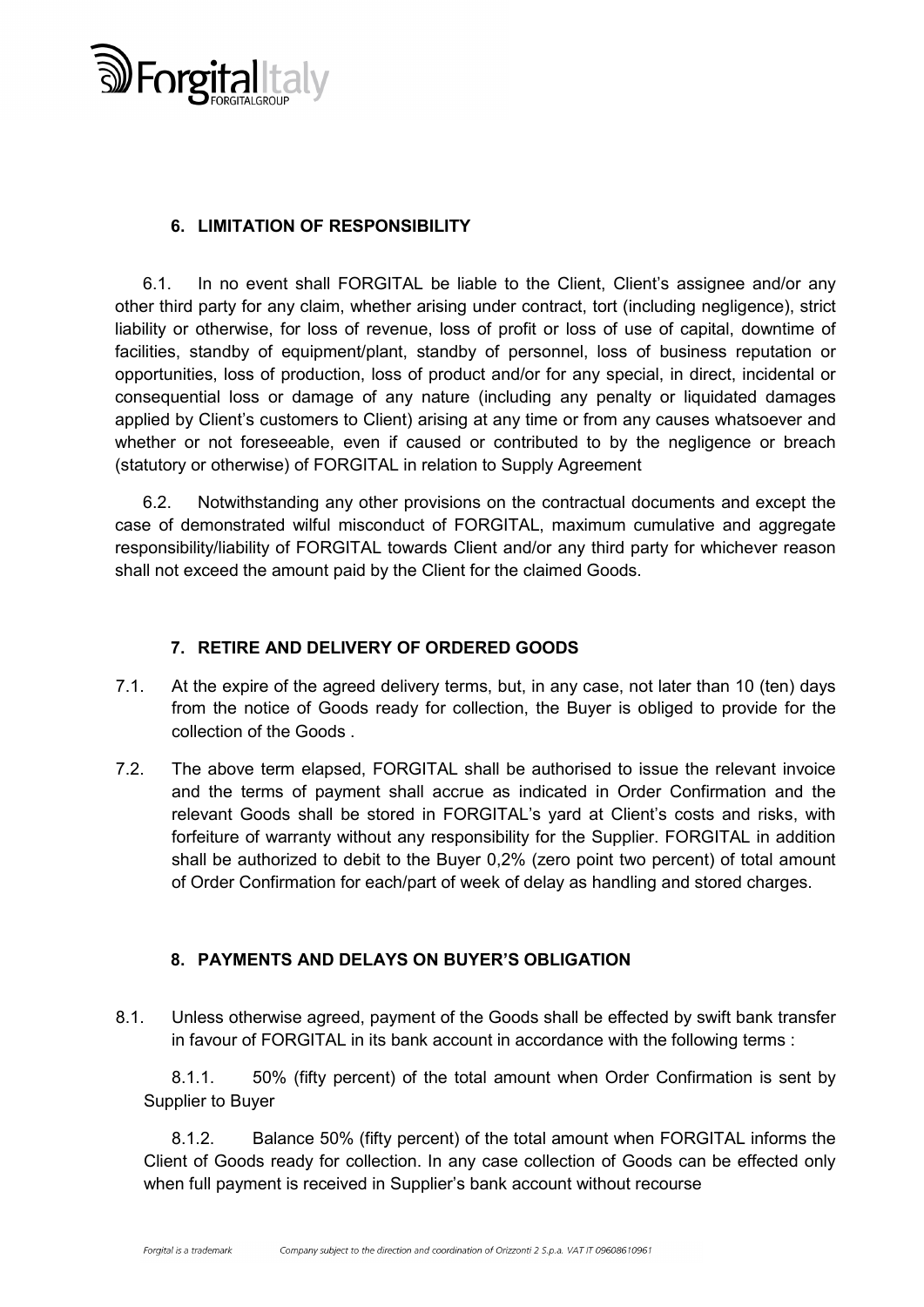

- 8.2. FORGITAL's invoices shall be exclusively paid at its domicile
- 8.3. In no event shall any claim on the Products, defect or non compliance of the Products, even when expressly acknowledged as such by FORGITAL and/or delays of delivery of the Products give the Client the right to suspend the relevant payments and/or any other payment for whichever reason due to FORGITAL (*Solve et repete*).
- 8.4. Should the Client delay or fail to comply with the payment terms, even if the Client is in delay with just one payment term, FORGITAL shall be entitled to suspend all the pending deliveries, until full payment of the outstanding credits, even if related to other contracts of supply and/or until receipt of proper guarantees for any future delivery. In case of delay on payment terms, Buyer shall pay to FORGITAL for each/part of week of delay 0,1% (zero point one percent) of penalty calculated on the delayed amount.
- 8.5. In case of plurality of Contracts, if the Buyer should not provide to pay or delay in the payment of just one invoice, FORGITAL is authorized to suspend the outstanding Supplies, without prejudice to any other rights FORGITAL may have or to any other damages to be paid by the Client to FORGITAL in accordance with any other provisions of Supply Agreement
- 8.6. Notwithstanding any other provisions, FORGITAL shall be authorized to terminate the Supply Agreement, for right cause, should the Client fail to provide for the payment within 15 (fifteen) days from receiving of notice to pay from the Supplier.
- 8.7. In no event shall the Client be entitled to set-off its debts toward FORGITAL against credits and/or claims toward the latter.

### 9. SUPPLIER'S RIGHT TO TERMINATE THE SUPPLY AGREEMENT

9.1. FORGITAL shall have the right to terminate all or any part of the Supply Agreement, without any responsibility, in the following circumstances:

- the Buyer becomes insolvent, bankrupt or makes an assignment for the benefit of creditors, or a receiver is appointed for a substantial part of Buyer's assets.

### 10. CONFIDENTIALITY AND FORGITAL INTELLECTUAL PROPERTY RIGHTS

10.1 The Client shall not represent in any way that it has the any right or title on the trade marks owned by FORGITAL nor apply to register in its own name trade marks that are similar to, or may be confused with the trade marks owned by Supplier

10.2. Furthermore, the Client agrees that the Confidential Information disclosing by FORGITAL shall be kept strictly confidential and shall not be sold, traded, published or otherwise disclosed to anyone in any manner whatsoever, including by means of photocopy, reproduction or electronically, without Supplier's prior written consent

10.3. The Client shall be responsible for ensuring that all persons to whom the Confidential Information is disclosed shall keep such information confidential and shall not disclose or divulge the same to any unauthorized person. Client shall remain liable to FORGITAL for any breach or non-compliance by any such person. Client agrees and acknowledges that because of the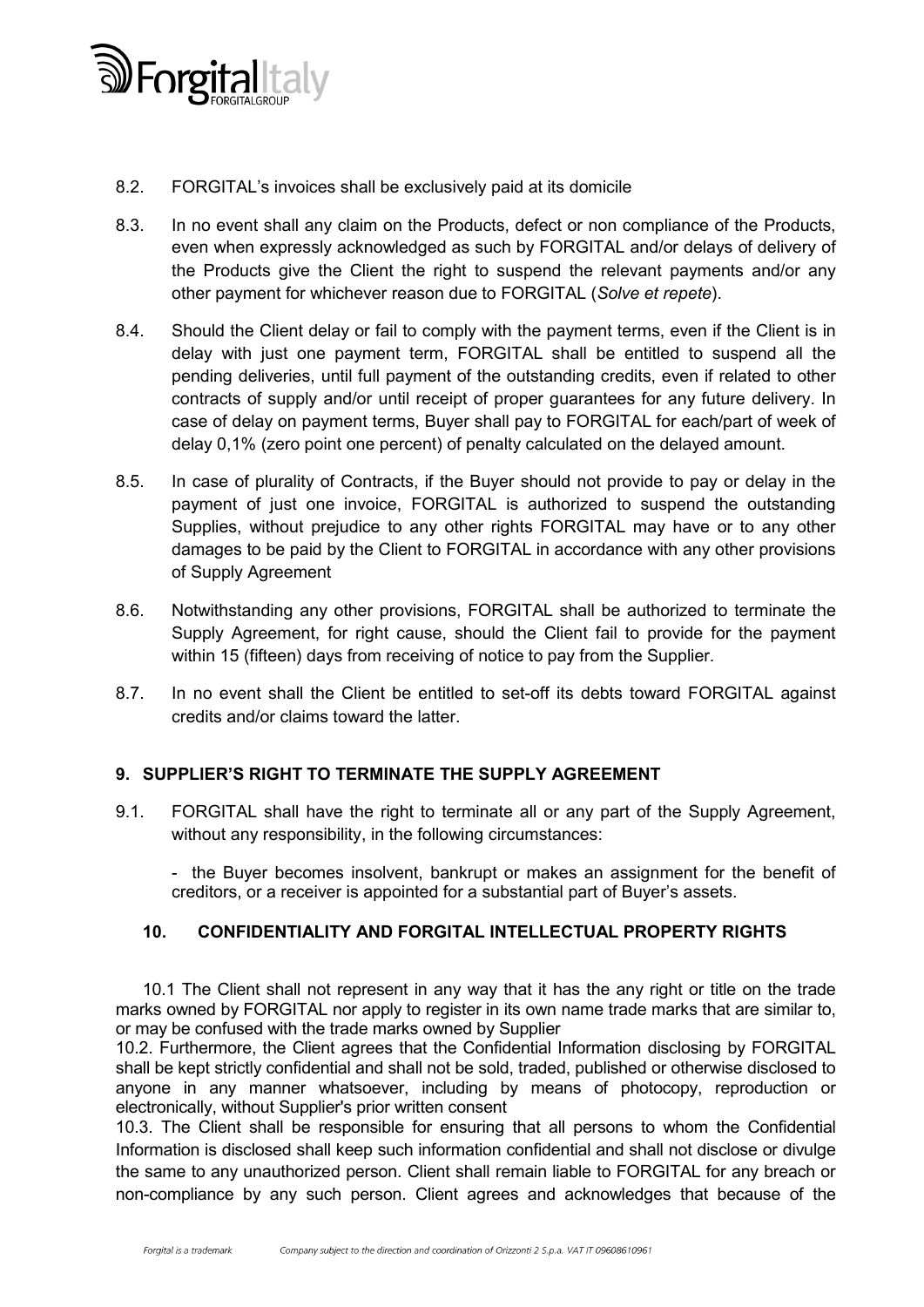

valuable nature of the Confidential Information, damages alone may not be an adequate remedy for a breach of any term and therefore agrees that Supplier shall be entitled to the remedies of injunction, specific performance and other equitable relief for a threatened or actual breach of any term by it or any of its directors, officers, employees, agents, consultants or contractors without proof of special damage.

10.4 In the event Client should breach any of the obligation provided by this article, Client is undertaken to grant and recognize to FORGITAL the minimum amount of Eur 250.000,00 (eur two hundred and fifty thousand,00) as contractual' penalty, without prejudice to Supplier's rights to pursue other forms of relief

### 11. SEVERABILITY

11.1. If any provision of these GTC shall be fount invalid or unenforceable, the invalidity and unenforceability shall not affect the other provisions of GTC which shall remain in full force and effect. The Parties agree to attempt replacing any invalid or unenforceable provision, a valid or enforceable provision which achieves to the maximum possible extent, the objectives of the invalid or unenforceable provision.

# 12. RETENTION OF TITLE

12.1. FORGITAL shall be the sole owner of the Products supplied until full payment of the same effected by the Client. Should the Supply Agreement be terminated due the Client's breach of the Contract, the instalments already paid by the Client shall be kept by FORGITAL as an indemnity, without prejudice to FORGITAL's right to claim for further damages.

12.2. The Client has the right to sell the Products in the ordinary course of business on the understanding that the proceeds of any such sale shall belong to FORGITAL to whom the Client shall account such proceeds up the concurrence of the full amount due by the latter to the former for the Supply of the Products

12.3. FORGITAL shall have the right at any time to revoke the above mentioned Client's right of sale by written notice, if the latter is in default with respect to the payment of any sum due for more than 15 (fifteen) working days

12.4. The Clients' right to sell the Products shall furthermore automatically cease and payment of the Goods becomes immediately due if a receiver is appointed over any assets or undertakings of the Client or a winding up order is made against it, or if the Client goes into a voluntary liquidation or causes a meeting or a composition with creditors, or commits any act of bankruptcy or if its assets are attached without any defence being raised.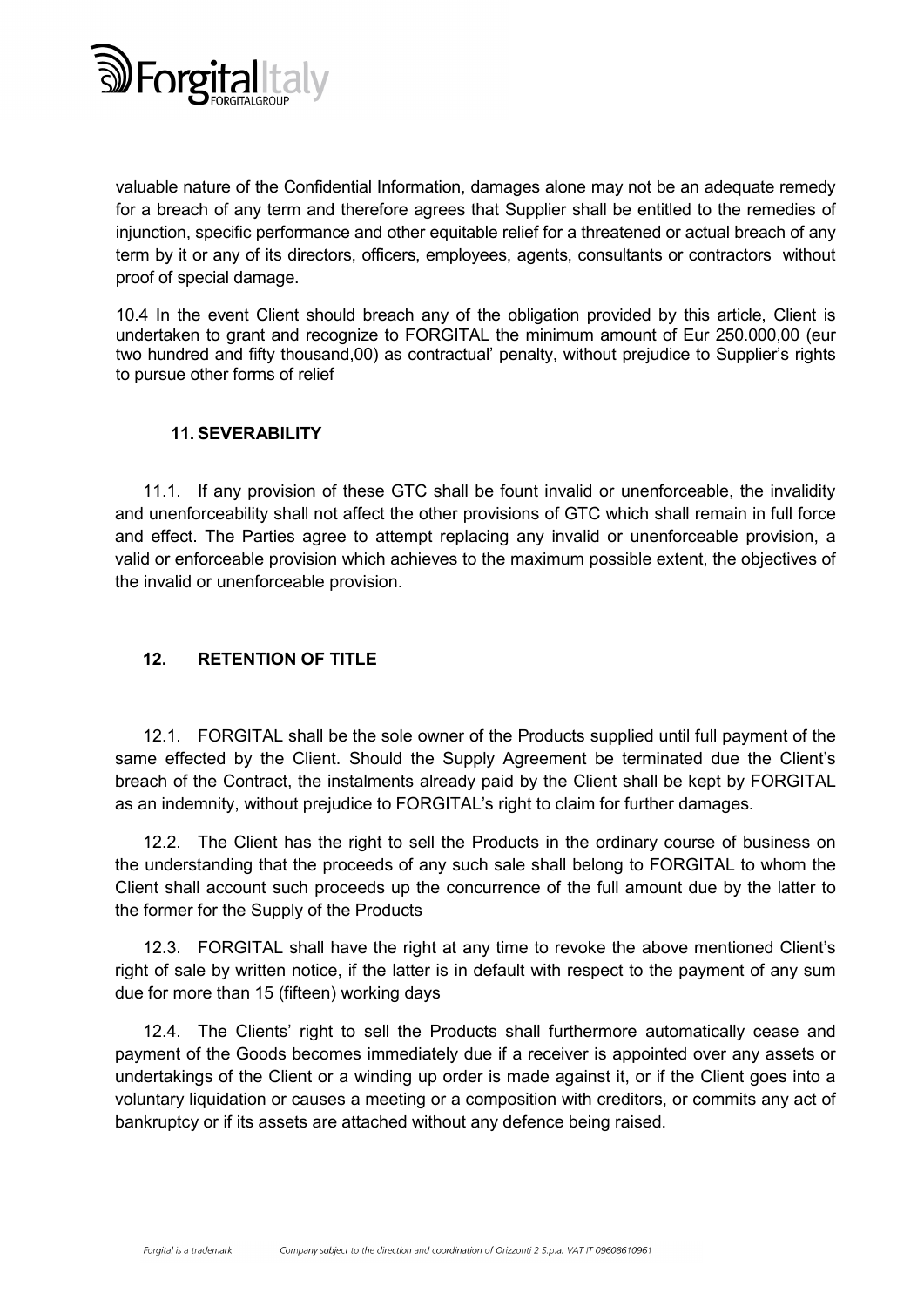

12.5. Notwithstanding the moment of the actual transfer of title on the Products, all the risks relevant to any loss or damage of the Products are borne by the Client when Goods are ready for the collection in Supplier's warehouse as per ex works updated Incoterms provisions.

#### 13. PERSONAL PROTECTIVE EQUIPMENT

Please respect the current safety requirements of our company. In particular, in order to enter the plant, safety shoes, helmet and a high visibility jacket must be worn. Any action considered not conforming to these requirements and therefore capable of putting in danger the workers involved will be stopped.

#### 14. GHG PROTOCOL

Forgital Italy is committed to respecting the standards indicated in the Greenhouse Gas Protocol. To fulfil these standards, Forgital Italy S.p.A. asks each client to render available information regarding gas emission effecting global warming arising from the transport and use of the product purchased in Forgital Italy S.p.A.

### 15. ARTICLE 17 - ORGANIZATIONAL, MANAGEMENT, AND CONTROL PROCEDURE TO LEGISLATIVE DECREE NO. 231/2001

Forgital Italy S.p.A. has adopted and implemented an organizational, management and control procedure that ensures compliance with Legislative Decree No. 231/2001 throughout the execution of its corporate activities (hereinafter "Procedure"). The Procedure aims at the prevention of the crimes described by the above-mentioned Decree, including but not limited to, corruption, modern slavery, violation of health and safety at the workplace, violation of the laws on environmental prevention and protection.

The Procedure comprises a system of internal controls and precautionary measures aimed at preventing the crimes described in the Legislative Decree No.231/2001, and a Code of Ethics ensuring the compliance of all corporate activities with the best crime prevention Standards.

[The Counterpart] declares to be well aware of, and accept the Code of Ethics of Forgital Italy S.p.A. and the principles published on the Company's website www.forgital.com. Furthermore, the Counterpart acknowledges that the Company has developed and adopted an Organizational Management and Control System that is also available at the same website.

The Counterpart undertakes to comply with all parts of the Procedure, and Code of Ethics of Forgital Italy S.p.A. that are applicable to its operations under this private agreement. More specifically, the Counterpart commits (also on behalf of other thirds or subcontractors assigned with any of the contractual tasks) to execute the contractual activities and obligations hereunder by taking all due measures to prevent any misconduct to Legislative Decree No. 231/2001. By ensuring compliance with Legislative Decree No. 231/2001, the Counterpart herein also commits to refrain from any action, operation and/or conduct that may expose Forgital Italy SpA to any liability under this Decree.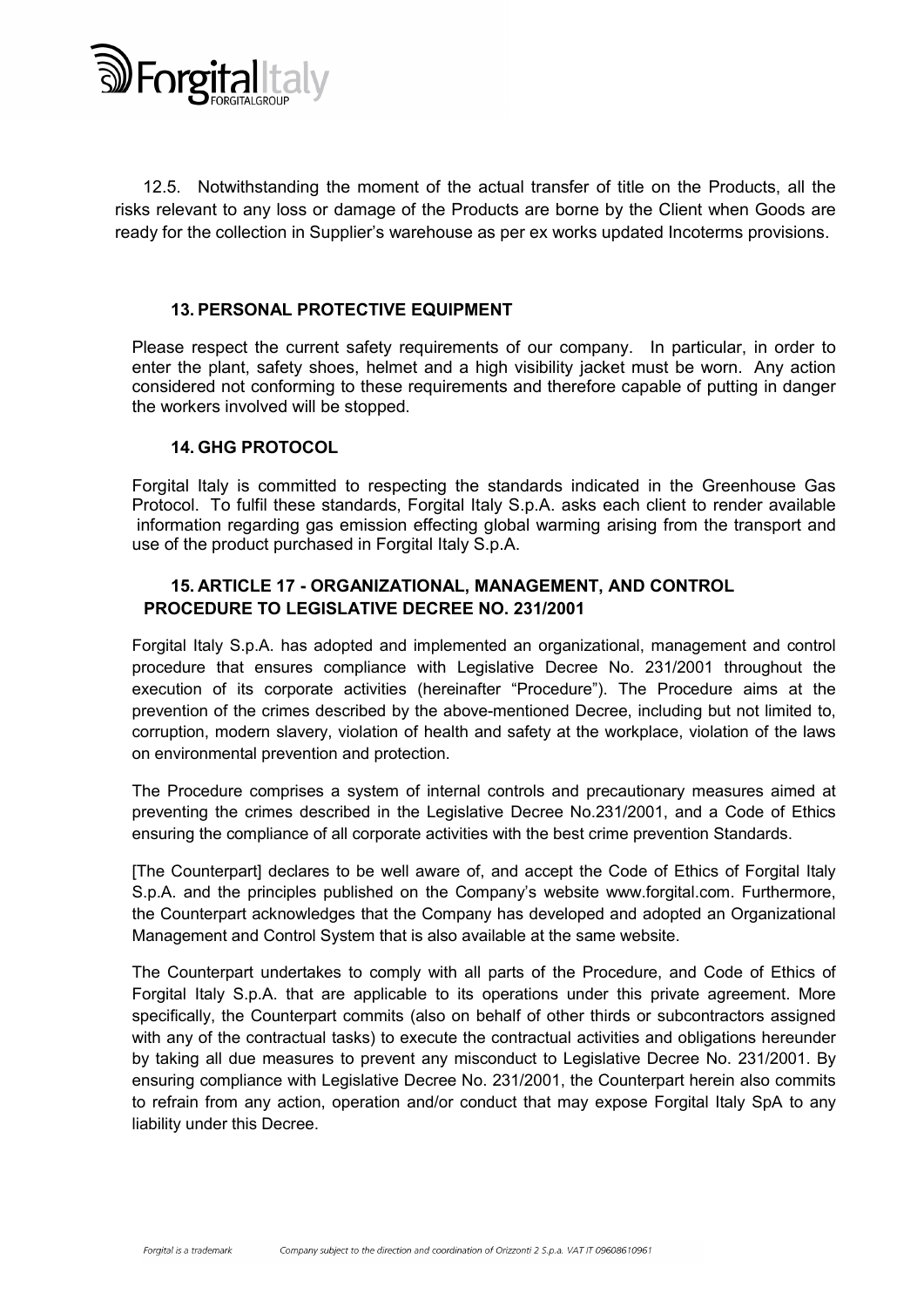

### 16. APPLICABLE LAW AND EXCLUSIVE COURT

- 16.1. These GTC and the Supply Agreement shall be governed and construed in accordance with the Italian Law, it being expressly understood that the U.N. Convention on the International Sales of Goods (Wien  $11<sup>th</sup>$  April 1980) shall apply to any sale of the Products made under any Supply Agreement
- 16.2. All disputes arising out or relating to any Supply Agreement regulated by these General Terms and Conditions of Sales shall be exclusively submitted to and settled by the Court of Vicenza, Italy. However FORGITAL shall be entitled to institute proceedings against the Clients before the competent Court of the place where the Client has its registered office.

*Velo d'Astico (VI) May 3rd 2021*

*The Client*

--------------------------------------------------------

The Client hereby states and declares to expressly approve, for the purposes and to the extent provided by article 1941 and following of the Italian Civil Code, the following provisions of these GTC :

| Item $1.2$ . | Client's acknowledgment of Supplier General Terms and Conditions of Sale |
|--------------|--------------------------------------------------------------------------|
| Item $1.4$ . | exclusion of Client's general conditions                                 |
| Item $1.6$ . | limitation of Supplier's responsibility for technical characteristics    |
| Item $2.2$ . | Buyer's undertaking to support and to furnish proper documentation       |

to Supplier in case of supply inside European Union

Items 3.1.,3.2.

and 3.3. limitation of Supplier's responsibility in case of delay in delivery of the Goods

Item 4.1. No right of cancellation or changing of the Order

Item 5.1. Exclusion and limitation of Supplier's warranty with exclusion of the warranty of conformity of the Products with the use/application of the Goods and of the 'fit for purposes', 'merchantability' of the Goods